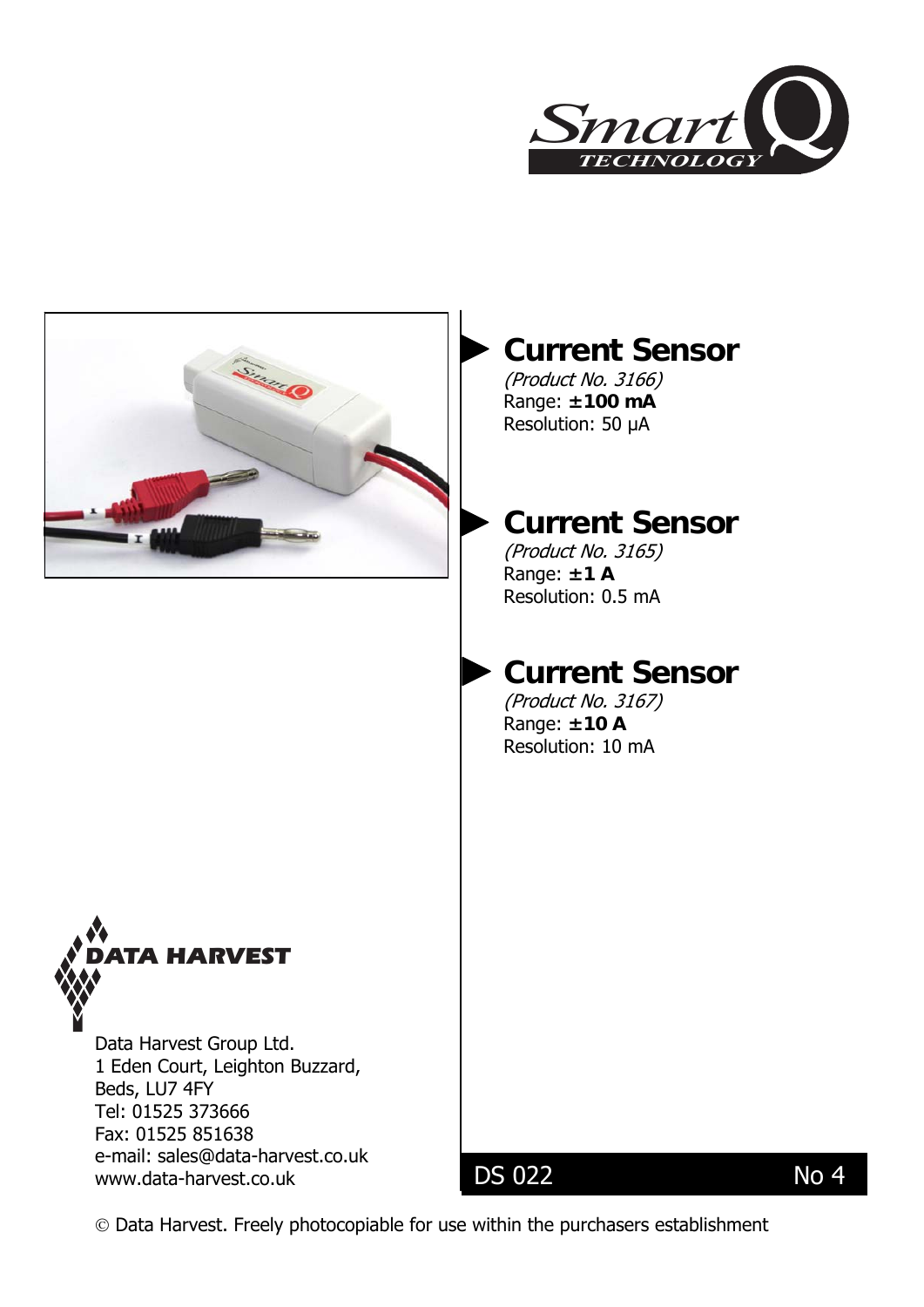<span id="page-1-0"></span>

## **Introduction**

The *Smart Q* Current Sensors are used to measure the current flowing in a circuit. This range of Current Sensors can be used in both DC and low–voltage AC circuits.

! SAFETY: Never use high voltages or household AC

The *Smart Q* Current Sensors are equipped with a micro controller that greatly improves the sensor accuracy, precision and consistency. They are supplied calibrated and the stored calibration (in Amps) is automatically loaded when the Current Sensor is connected.

## **Connecting**

- **Push one end of the sensor cable (supplied with the <b>EASY**SENSE unit) into the hooded socket on the adaptor with the locating arrow on the cable facing upwards.
- Connect the other end of the sensor cable to an input socket on the **EASY**SENSE unit.
- **The EASY**SENSE unit will detect that the Current Sensor is connected and display values.

## **Practical information**

**CAUTION:** Never connect a Current Sensor directly across a battery or power supply, without a resistance component to limit the current to within the range of the sensor. Failure to limit the current will cause permanent damage to the sensor.

Current is the rate of flow of electrical charge past a point per second.

- The Current Sensor should be placed in **series** with the circuit component through which the current is to be measured.
- Make sure you observe the correct polarity i.e. connect the black lead from the Current Sensor to the negative terminal of the cells.
- Currents in either direction can be measured.
- The Current Sensors have a very low resistance so that they introduce as little resistance as possible to the circuit.

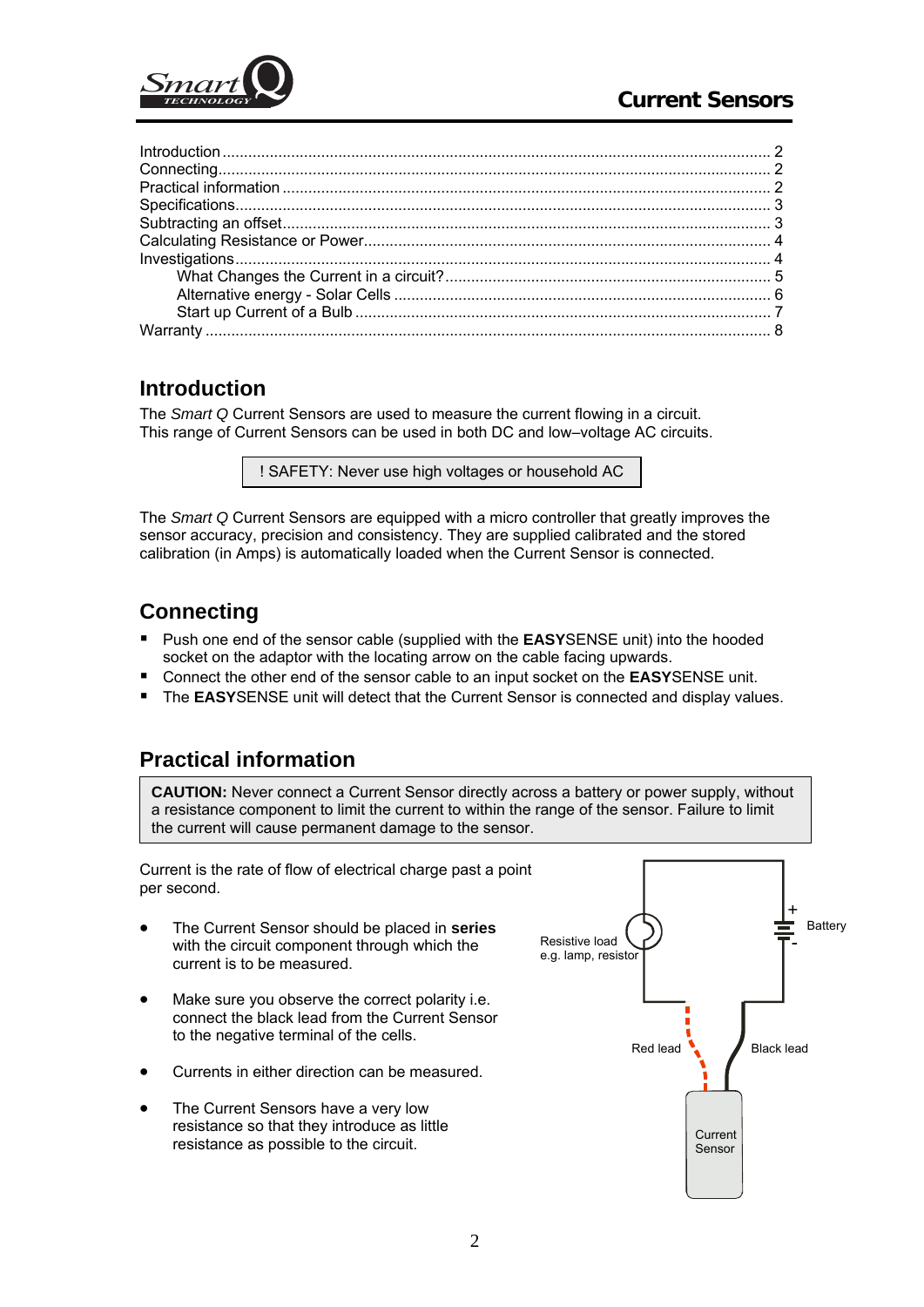<span id="page-2-0"></span>

• Check the suitability of the components to be used with Ohms law.

| Current (I) = | Voltage (V)    |  |
|---------------|----------------|--|
|               | Resistance (R) |  |

| <b>Power sourcel</b> | <b>Resistor</b> | <b>Current flow</b> | The Current Sensor most suitable |
|----------------------|-----------------|---------------------|----------------------------------|
| 3V                   | 100 $\Omega$    | 0.03 A (30 mA)      | 3166 (±100 mA)                   |
| 4.5 V                | 100 $\Omega$    | 0.045 A (45 mA)     | 3166 (±100 mA)                   |
| 6 V                  | 100 $\Omega$    | 0.06 A (60 mA)      | 3166 (±100 mA)                   |
| 3V                   | 50 $\Omega$     | 0.06 A (60 mA)      | 3166 (±100 mA)                   |
| 4.5 V                | 50 $\Omega$     | 0.09 A (90 mA)      | 3166 (±100 mA) or 3165 (±1A)     |
| 6 V                  | 50 $\Omega$     | 0.12 A (120 mA)     | $3165$ ( $\pm$ 1A)               |
| 3V                   | 10 $\Omega$     | 0.3 A (300 mA)      | $3165$ ( $\pm$ 1A)               |
| 4.5V                 | 10 $\Omega$     | $0.45$ A (450 mA)   | $3165$ ( $\pm$ 1A)               |
| 6 V                  | 10 $\Omega$     | 0.6 A (600 mA)      | $3165$ ( $\pm$ 1A)               |

• When large quantities of cells are used in a circuit the current flow can cause low value resistors to become very hot (W = V x A). A 100  $\Omega$  3 W resistor will give good results without too much heat.

For example:

- 6 V power with 10  $\Omega$  resistor = 0.6 A (600 mA) current flow (Power 0.6 x 6 = 3.6 W).
- 6 V power with 50  $\Omega$  resistor = 0.12 A (120 mA) current flow (Power 0.12 x 6 = 0.72W).
- 6 V power with 100  $\Omega$  resistor = 0.06 A (60 mA) current flow (Power 0.06 x 6 = 0.36W).
- Batteries are the first choice as the source of energy. An alternative to batteries is to use a fully isolated mains power supply with a regulated DC output (smoothed and fully rectified).

Be aware that some power supplies are ½ wave rectified producing an average rather than true DC. The Current Sensor will 'pick up' the fluctuations in voltage and current from this type of power supply.

| <b>Product Number</b> | 3166              | 3165               | 3167               |
|-----------------------|-------------------|--------------------|--------------------|
| Range                 | $±100$ mA         | ±1A                | ±10A               |
| <b>Resolution</b>     | 50 <sub>u</sub> A | 0.5 <sub>m</sub> A | $10 \text{ mA}$    |
| Maximum voltage (V)   | $+27$             | ±27                | $+27$              |
| Resistance/impedance  | 1R8 (1.8 Ohms)    | 0R18 (0.18 Ohms)   | 0R018 (0.018 Ohms) |

#### **Specifications**

#### **Subtracting an offset**

If you want to subtract an offset from a Sensor's reading (i.e. when the reading isn't exact zero) use the Tare pre or post-log function.

**Note:** Use the Pre-log function for the tare to be applied to the data as logging progresses or the Post-log function to apply the tare to data that has already been recorded.

- Select **Test Mode** from the **Tools** menu to find the tare value and then click on **Stop**.
- Select **Pre** or **Post-log function** from the **Tools** menu.
- Select a **Preset** function, with **General** from the drop-down list and then **Tare** from the second list, Next. Select the Current Sensor as the Channel, Next. Enter a name for the corrected data set e.g. Current (adj.) and enter the **tare value**. Click on Finish.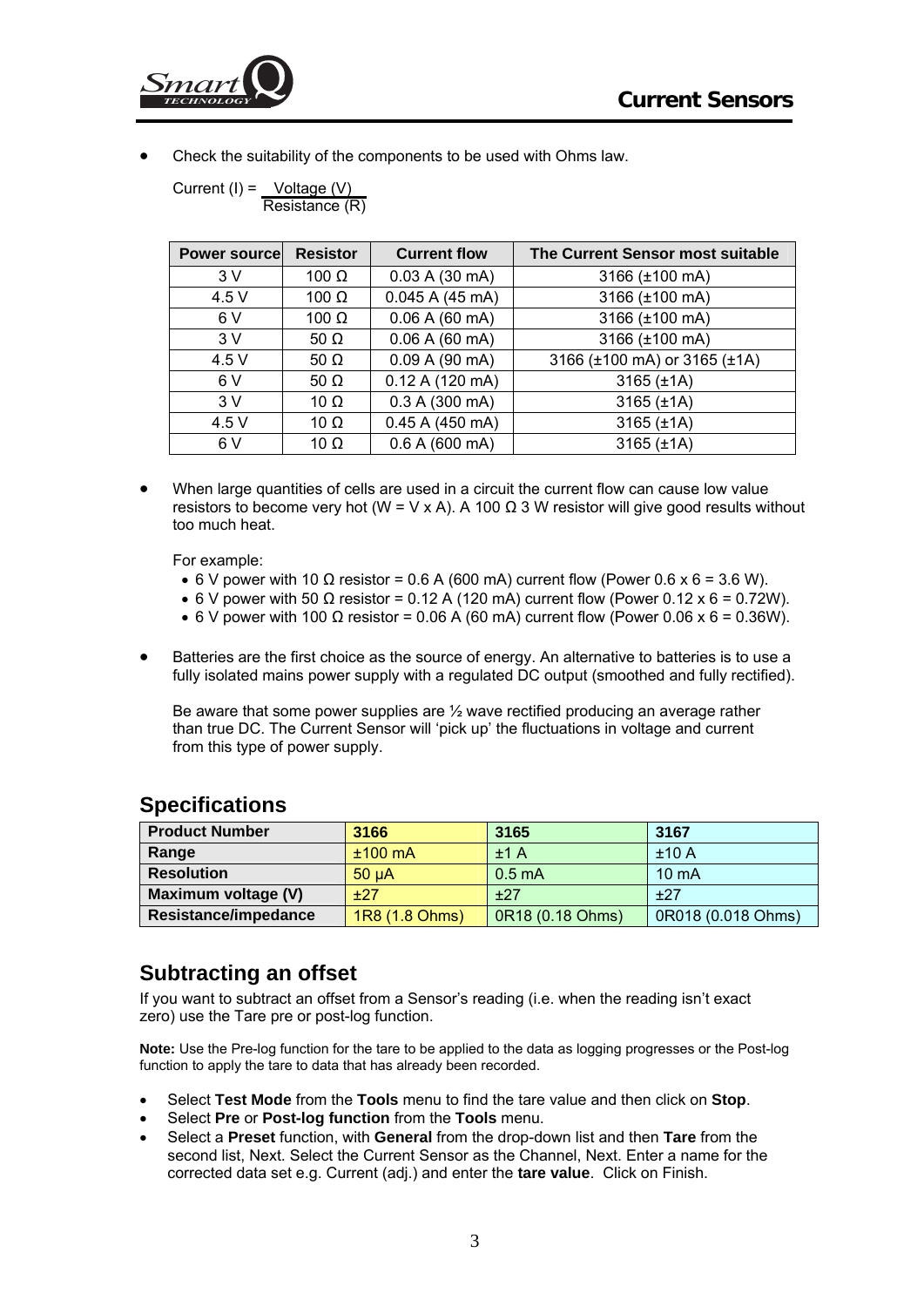<span id="page-3-0"></span>

## **Calculating Resistance or Power**

A pre or post-log function can be used to calculate Resistance or Power from Current and Voltage data.

- Select **Pre** or **Post-log function** from the **Tools** menu.
- Select a **Preset** function, with **Electricity** from the drop-down list and then **Calculate Resistance** or **Calculate Power** from the second list, Next.
- Select the Voltage and Current channel to use, Next.
- Enter the appropriate multiplier using the information supplied in the white panel. Click on Finish.



Graph showing the result from an electrical resistance investigation

## **Investigations**

- *Battery life*
- *What changes the current in a circuit?*
- *Good and bad conductors*
- *Can you use bulb brightness to measure current?*
- *Ohm's law*
- *Series and parallel circuits*
- *Voltage / Current relationships*
- *Power*
- *Electrical component characteristics e.g. a light dependent resistor*
- *Start up current of a light bulb*
- *Alternative power investigations e.g. solar cells*
- *Capacitor discharge, charge and energy stored*
- *Heat and electric current*
- *Faraday's induction in a coil, induction of current in a conductor*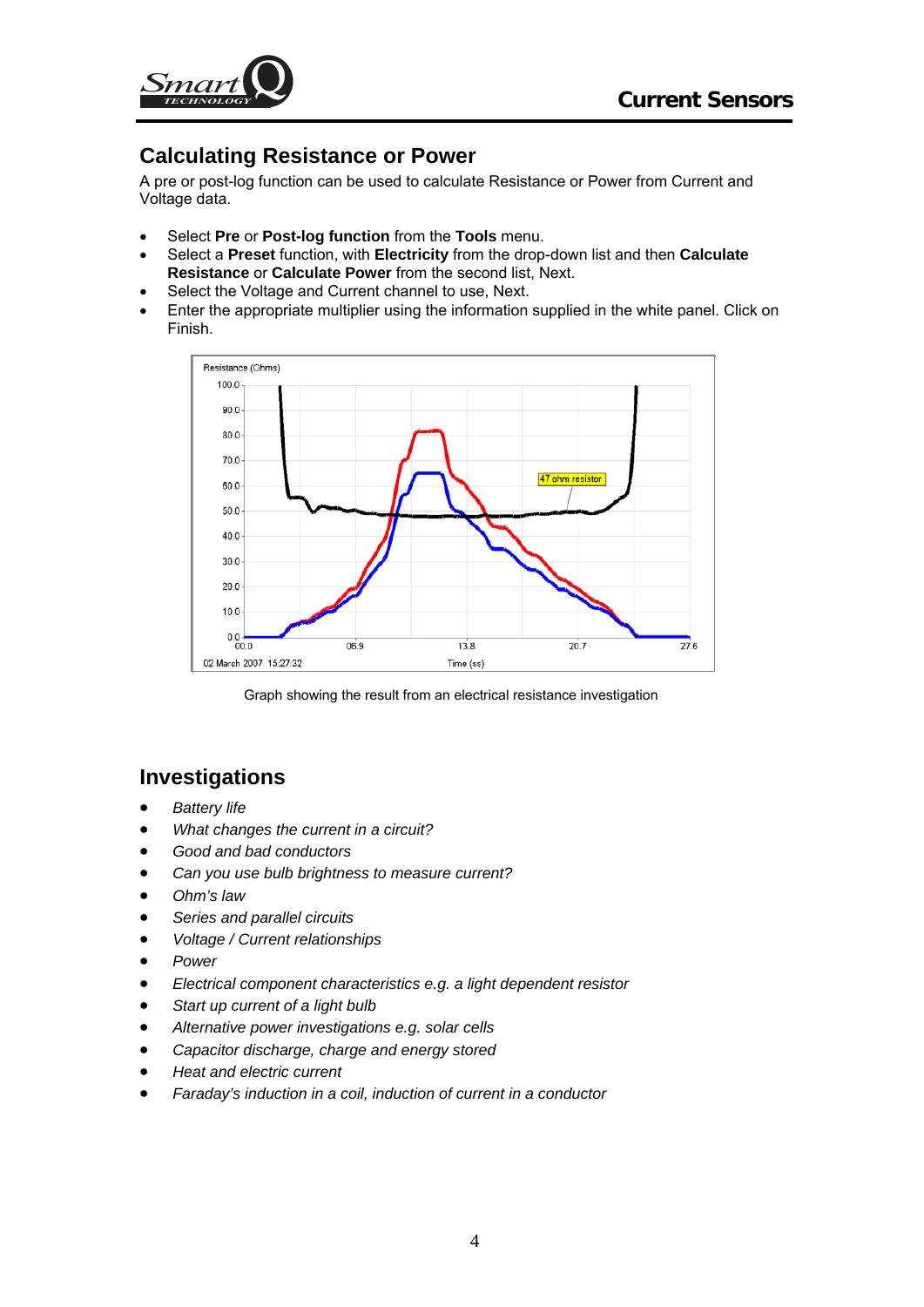<span id="page-4-0"></span>

#### **What changes the Current in a circuit?**

In this investigation the current flowing in a circuit is measured when a different number of electrical cells are connected.



- Assemble the apparatus as shown with the Current Sensor connected to the **EASY**SENSE unit.
- Open the **EASY**SENSE program and select **Snapshot** from the Home screen.
- With no cells (batteries) connected, click on **Start**. Click in the graph area to snap the first reading.
- Double click in the first row of the Comments columns and type 'No cells' into the dialogue box, OK.
- Connect one cell into the circuit and take another reading. Type a 'One cell' comment for this sample.
- Repeat with two, three and four cells. Click on **Stop**.



For this example the data has been displayed with the limits of the Current axis altered to 0 – 600 mA (Options, Sensor Settings).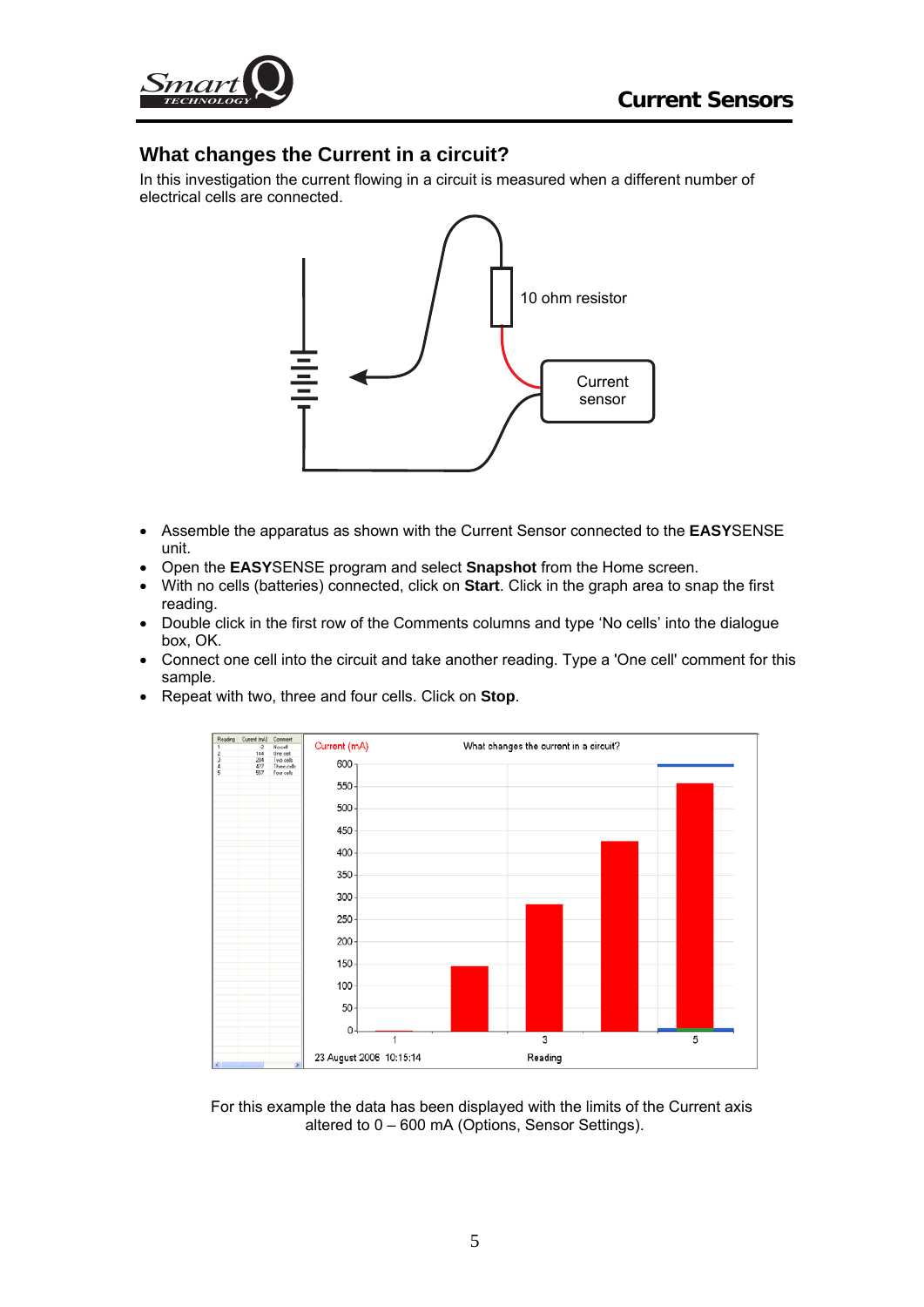<span id="page-5-0"></span>

#### **Alternative energy - Solar Cells**

A solar panel (photovoltaic cell) has special components that will transfer the sun's energy directly into electrical energy. In this investigation the solar cell from the Alternative Energy pack was used to find out how strong the sun needs to be to produce electricity.

**Note:** Photovoltaic cells need a load connected across the output to give the true current and voltage.



The data is displayed on two graphs with the sensor setting axis limits altered via the Options icon. The Power post log function was used to calculate power from the current and voltage data.

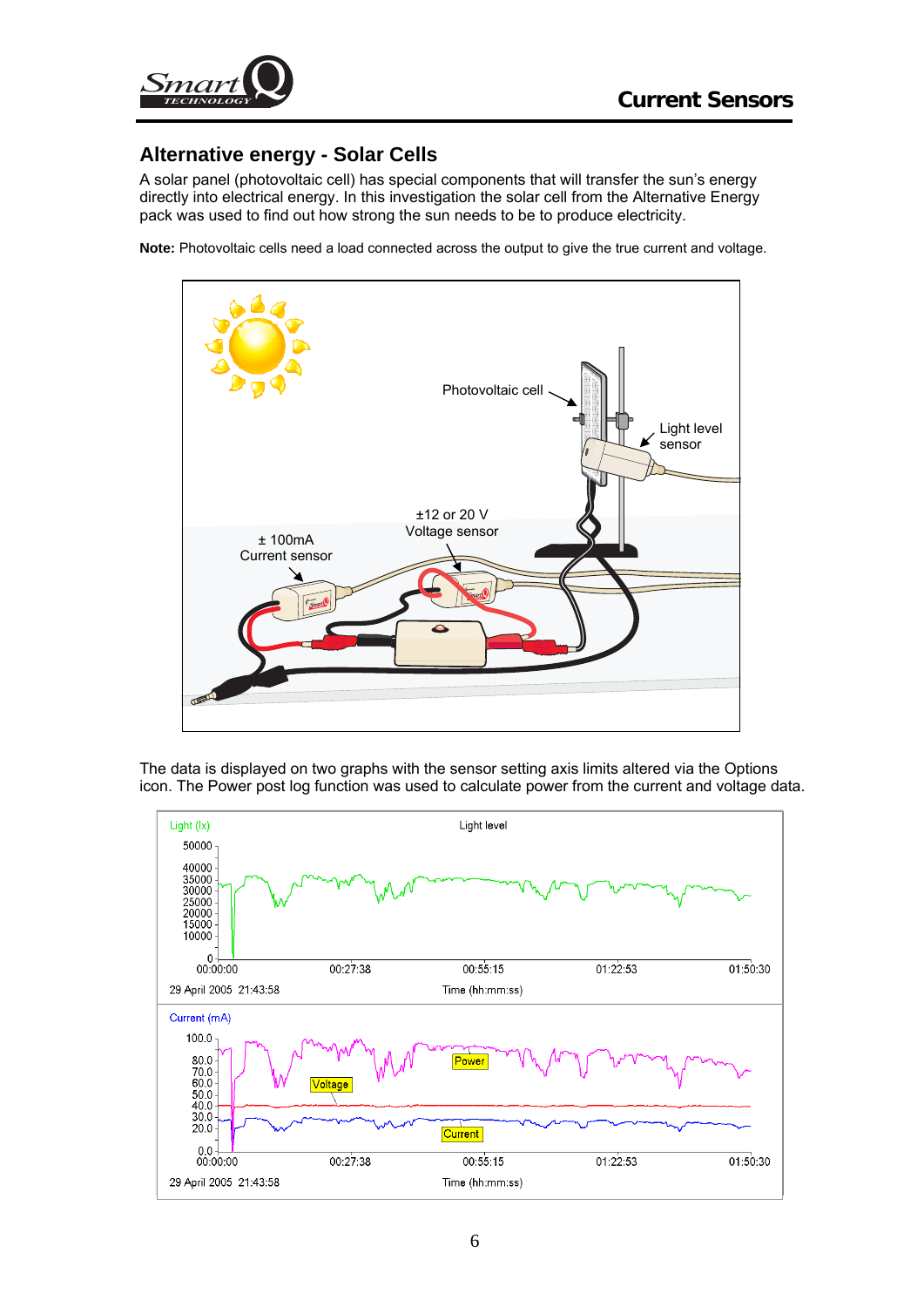<span id="page-6-0"></span>

#### **Start up current of a bulb**

**Note:** This investigation is only suitable for an **EASY**SENSE unit capable of fast logging.

1. Open the **EASY**SENSE program and select either **Scope** or **Graph** from the Home page. Set the options for recording the data (see suggestions in the table below).



| <b>Smart Q Sensor</b>   | $±1$ A Current                      | ±10 A Current                        |
|-------------------------|-------------------------------------|--------------------------------------|
| Graph                   |                                     |                                      |
| <b>Recording times</b>  | $500$ ms, 1 s, 2 s                  | 500 ms, 1 s, 2 s                     |
| Intersample times       | 500 us, 1 ms, 2 ms, 5 ms            | 500 us, 1 ms, 2 ms, 5 ms             |
| Suggested trigger level | Rises above 40 mA, 25% pre-trigger  | Rises above 0.40 A, 25% pre-trigger  |
| <b>Scope</b>            |                                     |                                      |
| Interval                | 2 ms, 5 ms, 10 ms                   | 2 ms, 5 ms, 10 ms                    |
| Trigger mode            | Normal or Single shot               | Normal or Single shot                |
| Suggested trigger level | Positive 40 mA with 25% pre-trigger | Positive 0.40 A with 25% pre-trigger |

#### **Suggested recording setups**

- 2. Close the switch so the lamp lights. Select **Test mode** from the Tools menu and adjust the distance of the Light level sensor from the light bulb (to ensure readings are within range). Open the switch.
- 3. Click on the **Start** icon to begin. Close the switch to complete the circuit. Open the switch when the recording has finished



A 3 V battery and bulb, with Scope, interval 5 ms, trigger positive when the ±10 A Current sensor rises above 0.40 A with a 25% pre-trigger. 'Autoscale channel 0 to Max' applied to the Current data.